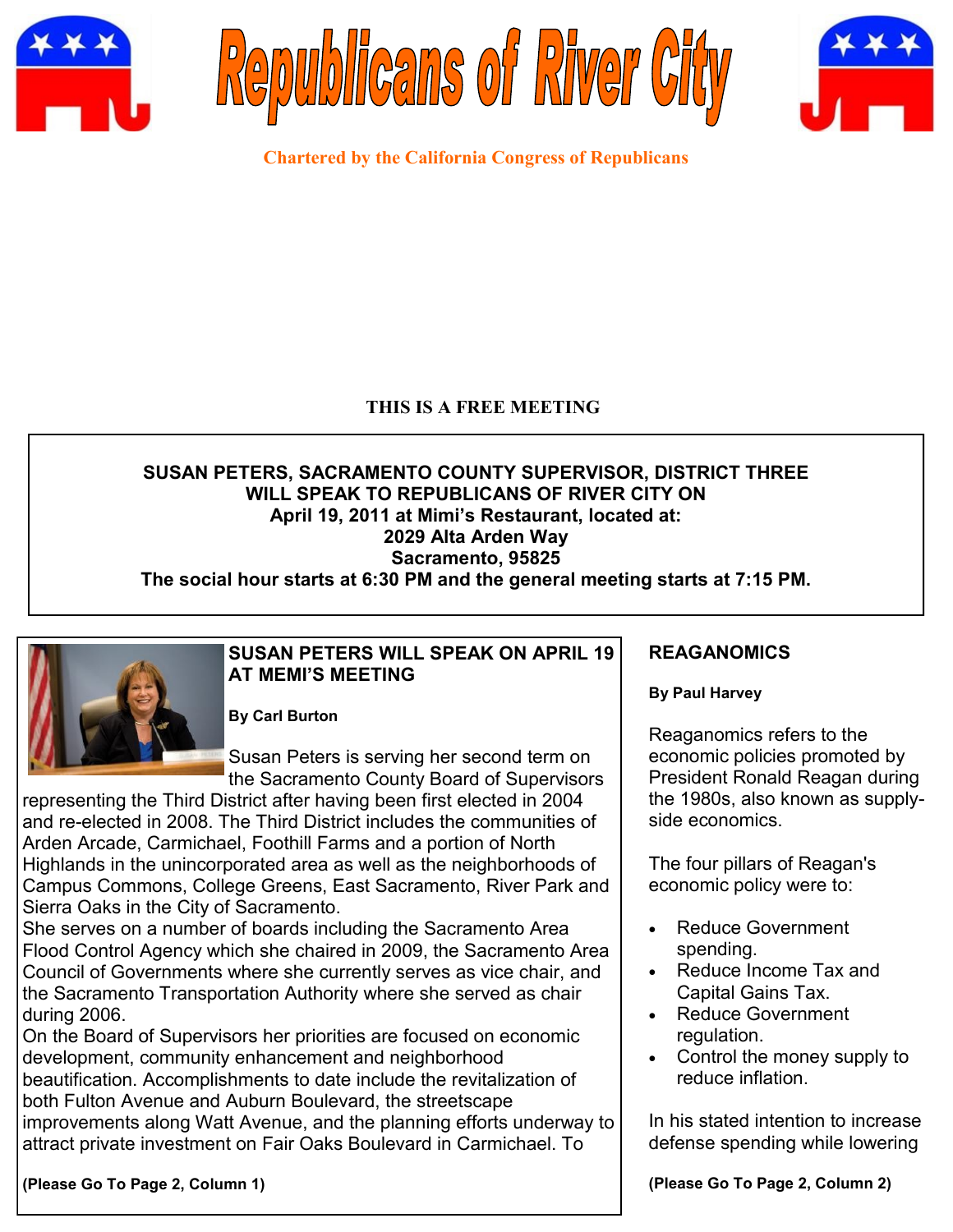#### **SUSAN PETERS (Continued From Page 1)**

improve the quality of life, she supported the implementation of the

Department of Transportation's Neighborhood Traffic Management Program and was successful in forging a partnership between that department and the California Highway Patrol in creating a maximum enforcement program targeting speeders on major roadways in the unincorporated area.

Susan is a former Board Chairman of the Sacramento Metropolitan Chamber of Commerce, where she spearheaded efforts to locate Raley Field in West Sacramento. She also was the founding chair of the Chamber"s "Perspectives" program, an annual conference hosting international and world leaders speaking on topical subjects, as well as a founding member of the Northern California World Trade Center, and a past president of the Sacramento Theater Company.

As businesswoman, Susan began her career in banking and later worked beside her now late husband Peter McCuen at McCuen Properties as treasurer for the company. Their efforts led to a redefining of the Sacramento region, including managing the successful reuse of Mather Air Force base into the now thriving Mather Commerce Center. In addition to her elected duties, she serves as Board Chair of the Leland Stanford Mansion Foundation which restored the historic home of California's eighth governor.

Susan"s connection to the Third District dates back when she grew up in the Old Foothill Farms area. She currently resides in

**Page 2 SACRAMENTO COUNTY FAIR** Arden Arcade and formerly lived **SACRAMENTO COUNTY FAIR** in Carmichael.

I am determined to insure that our local government is focused on the right priorities, taxpayer monies are accountable and managed well, and decisions are based upon sound information and research to enable Sacramento County to attract new businesses, revitalize area business districts and maintain our neighborhoods.

#### **REAGANOMICS (Continued From Page 1)**

taxes, Reagan's approach was a departure from his immediate predecessors. Reagan enacted lower marginal tax rates in conjunction with simplified income tax codes and continued deregulation.

The federal deficit fell from 6% of GDP in 1983 to 3.2% of GDP in 1987. The federal deficit in Reagan's final budget fell to 2.9% of GDP. The rate of growth in federal spending fell from 4% under Jimmy Carter to 2.5% under Ronald Reagan.

Today we need a rebirth of Reaganomics in order to get California and the United State" fiscal house in order.



# **May 26 – 30, 2011**

## **By Carl Burton**

The Sacramento County Fair is dedicated to the education of our community and its youth in agriculture, business and technology.

With your help Republicans of River City will once again have a booth at this year fair like in the past and the theme of the booth will be **TRIBUTE TO RONALD REAGAN** February 6, 1911 – June 5, 2004.

The Sacramento County Fair was established in 1937 in the City of Galt on what is now the Galt Flea Market and Park. In 1948 it was changed from a County Fair to a District Agricultural Association and remained in Galt until 1954. In 1954, the Fair was relocated to the State Fairgrounds on Stockton Boulevard and the County Fairground was deeded to the City of Galt. The 52nd DAA, working in collaboration with the State Fair, produced a spring Fair on the State Fairgrounds. In 1969, the Sacramento County Fair moved along with the State Fair to the new Cal Expo facility and also took on the responsibility of producing the California State Fair Horse Show. County Fair produced the State Fair Horse Show until 1991. The revenues from the Horse Show provided the necessary funds to produce the annual Sacramento County Fair. Up until 1988, the County Fair was basically a livestock and indoor exhibit (pies, sewing, etc.) for junior exhibitors.

In 1988, the Sacramento County Fair took a major step to become an event with a paid admission gate, carnival, entertainment, food and commercial vendors and expanded programs. It began the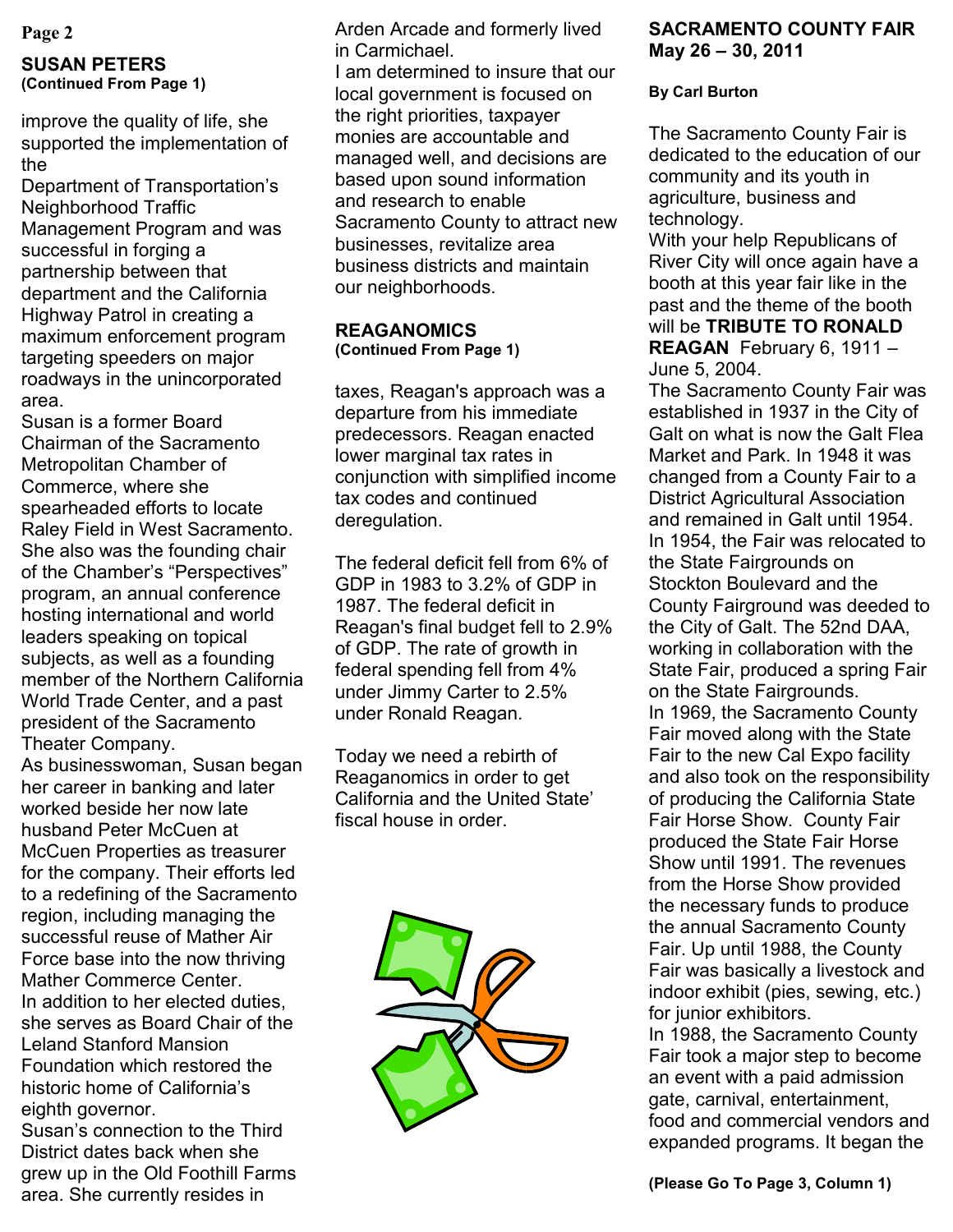## **SACRAMENTO COUNTY FAIR (Continued From Page 2)**

transformation into generating its own operating funds and getting away from relying upon the State Fair Horse Show.

Due to the construction of the new Livestock Pavilion in 1990, the Sacramento County Fair was relocated to two separate facilities for that year. The County Fair relocated to the Placer County Fairgrounds in Roseville for that year.

In 1991, the California State Fair reassumed the responsibility of producing the State Fair Horse Show. This left the County Fair with a real need to make the Fair not only a great experience for people attending, but a financial success as well. Although there have been some rough times since 1991, the fair has developed not only a fun experience for people to attend. We will be registering voters and having a presidential poll at the booth this year if you would like to support Republicans of River City efforts you can make a one time contribution to pay for the booth. You can also volunteer your time and help main the booth. I want to thank our members and friends in advance for their help.

Please come to see us and enjoy this year's Fair May 26 - Memorial Day.

## **ATLAS SHRUGGED**

Ayn Rand"s masterpiece novel about the dangers of obtrusive government, excessive regulation, and the disintegration of society, is now a movie! Atlas Shrugged, Part One, opens this Friday, April 15. For decades we have waited and now it's a reality. The timing could not be better. For decades, a concerted effort by the Hollywood Left was made to stop its production… to crush the film, its distribution and message. They thought they had succeeded because until a few weeks ago, only 17 theaters signed on to show it. But our voice made the difference. Free Marketers everywhere demanded the movie"s release, so now it will open in 300 theaters! See Atlas Shrugged and tell all your friends to see it, or bring them with you. The most critical days are the second weekend, when theatres look at box office attendance drop off. You will be able to view the movie Atlas Shrugged and find out about "John Galt" in Sacramento at: Sacramento Century Stadium, 1590 Ethan Way, Sacramento, CA 95825, UA Laguna Village 12, 8755 Center Parkway, Sacramento, CA 95823, and in Roseville, at the Century Roseville 14 XD 1555 Eureka Road, Roseville, CA 95661.

# **FISCAL REALITY APPEARS TO ELUDE THE DEMOCRATS**

## **By Chris Angle**

As the Democrats in California work towards some sort of (spending cut/ tax hike) resolution to California"s never-ending state budget problems, some of them appear to be going the extra mile to indicate how divorced from fiscal reality they are. One such person is Assemblyman Gil Cedillo, who is currently championing legislation which would allow undocumented aliens to receive college financial assistance. Leaving aside the question of appropriateness of using tax dollars to fund benefits for individuals who have no legal right to reside in California, pushing for new government spending and benefits despite the fiscal realities facing the state indicates a stunning willingness and/or ability to ignore an avalanche of inconvenient facts. Over the last 10 years, the words 'California', 'Budget', and "Problems" have become indelibly linked in the minds of some people as much as the words, "Middle East" and "Trouble" are. It is becoming increasingly obvious to even a casual observer that many Democrats are just as, if not more, uncomfortable with the idea of cutting spending as

**(Please Go To Page 4, Column 1)**

## **Republicans of River City Board of Directors:**

Carl Burton, President Fred Hildebrand, Director Betty Axup, 1st Vice President Patty Hildebrand, Director Al Rogel, 2nd Vice President Lynn MacLean, Director Colleen Fitzpatrick, Secretary TBA, Membership Secretary Paul Green, Past President TBA, Treasurer Chris Angle, Director Richard Eigenheer, Director



Volume 2011, Issue 4 P. O. Box 1776 Carmichael, CA 95609-1776

Editor: Carl Burton Telephone 359-5741